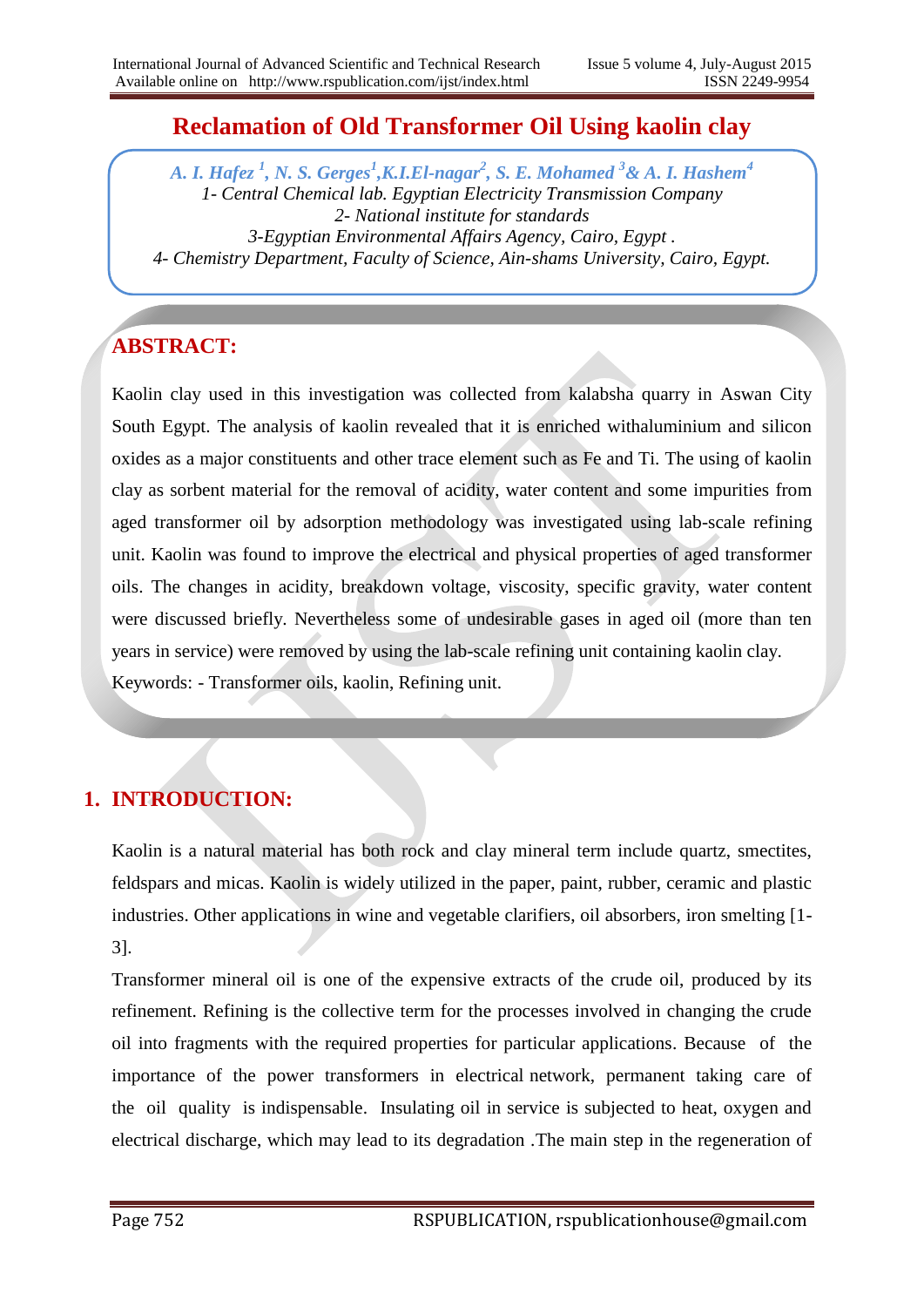transformer oil is carried out using the adsorption process, which consists of removal of theacidcomponents, water and oxidation products with an adsorbent material.

Currently, activated bauxite and bentonite are used as low cost adsorbents for the recovery of aged oil in order to, maintain its properties to be to some extent like the new oil [4,5]. One of the problems of the regeneration process with bauxite is the great volume of waste that is discarded in landfill sites [6]. It is thusnecessary to examine the effectiveness of other raw materials, especially from renewable sources, that possess adsorbent properties for removing impurities in the treatment of insulating oil without any impacts on the environment. Oils, which are essentially electrical insulators,are used in electrical power transformers, mainly totransfer the heat and to increase the dielectricstrength of the insulating paper [7,8]. However,ageing, dust and metal particles, as well as humidity,deteriorate the isolating and cooling properties of thetransformer oil, which increase the risk on equipmentand operators. Degradation of transformer insulation,which in part defines the life span of a transformer, ismonitored by sampling the transformer oil [9,10].

Therefore, oil test should be scheduled regularly inorder to determine its breakdown voltage. This testhelps to increase the lifetime of the transformers andtherefore, new investment to replace thesetransformers could be delayed. The transformer oiltest is mandatory in some countries. Thermal,electrical, physical and chemical characteristics ofthe transformer oil are typically tested.

In order to increase the equipment lifetime, oilsare usually replaced with fresh ones at regular basis,which is not a cost effective solution. Bothenvironmental and conomical reasons preventdiscarding the spent oils, after use. The used oilscontain a large proportion of valuable base oil thatmay be reused, if undesirable pollutants are removed.

This is to say that transformer oil can be regeneratedand its original specifications can be restored.The regeneration of the transformer oil is a greentechnology and could be done in continuousoperation and is decomposed into different steps:

- Heat and filtration
- Adsorption process
- Fine filtration
- Degasification and dehydration

If oil is regenerated properly, its main propertiescan be highly improved. Among these properties arethe density, viscosity, interfacial tension, breakdownvoltage, and neutralization value.The main step in the regeneration of transformeroil is carried out using the adsorption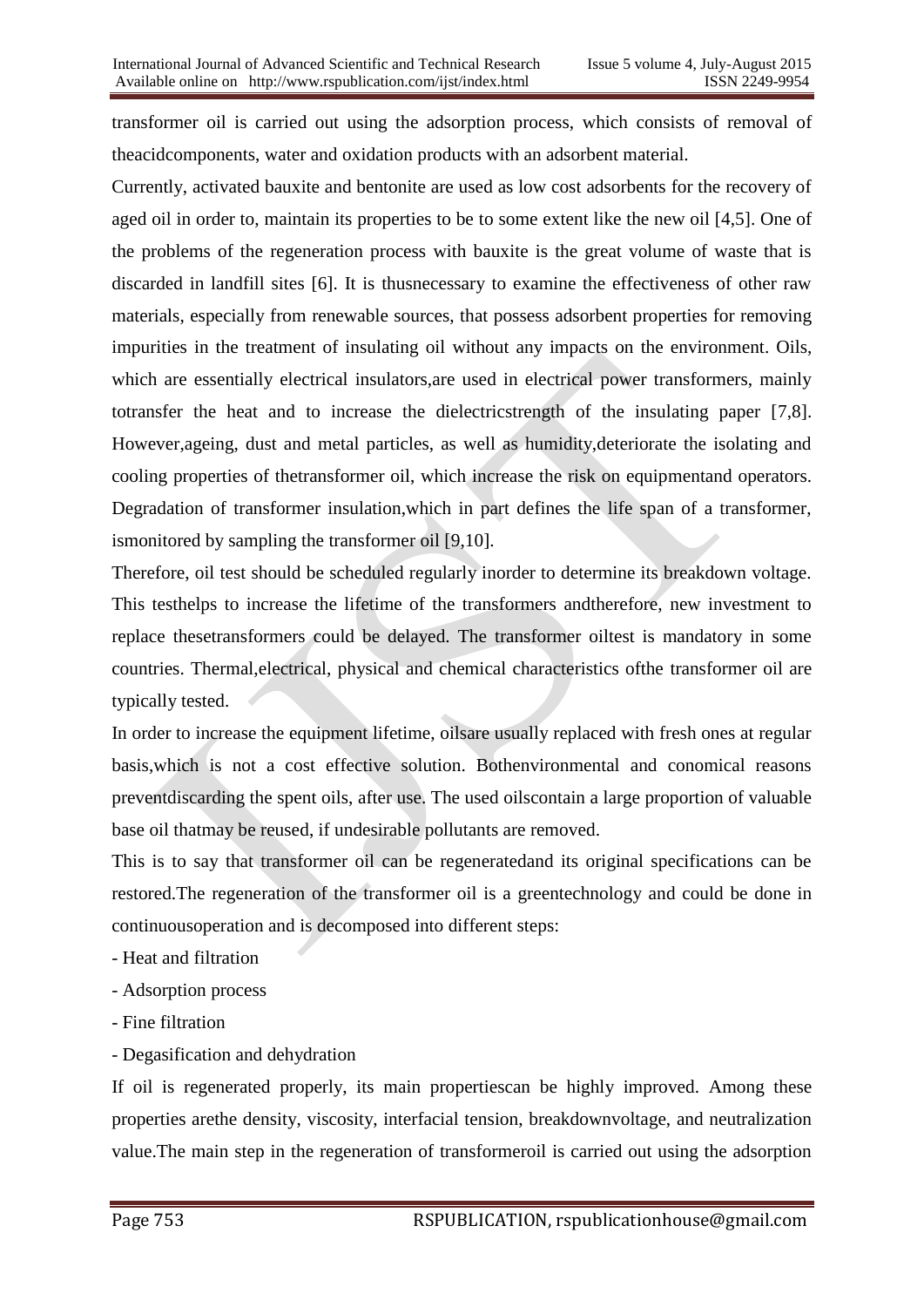process, whichconsists of the removal of the acid components,water and oxidation products with an adsorbent.

Currently, activated bauxite is used as an adsorbentfor the recovery of aged oil in order to regenerate theoil, maintaining the properties of new oil with lowcost [11]. One of the problems of the regenerationprocess with bauxite is the great volume of wastethat is discarded in landfill sites [12].

Traditionally, mineral oil, synthetic esters and silicon oils have been used in transformers. More recently, the environmentally friendly sunflower oil hasbeen usedas transformer oil for special purposes [13-16]. The life time assessment and evaluation of the condition of a transformer is of high importance for the users and manufacturers. The end of life of the transformer is defined as the decrease in the tensile strength of the isolating paperto approx 50% of the starting value [17-21].

 In this investigation, we wish to report on constructing and using a lab-scale refining unit containing kaolin as sorbent for treatment of aged transformer oil (more than ten years in service). The variations of acidity, breakdown voltage, viscosity, specific gravity, water content and some undesirable gases of the treated oil are measured.

# **2. EXPERIMENTAL:**

#### **2.1- Refining unit:**

The refining unit consists of three components;

- 1- Vacuum chamber and pump.
- 2- Acidity and impurities removal cartridge.
- 3- Fine filter.

 All essential parts of the unit (vacuum pump, transfer pump, valves, fine and coarse filters and heaters) were handmade assembled as shown in Figure (1):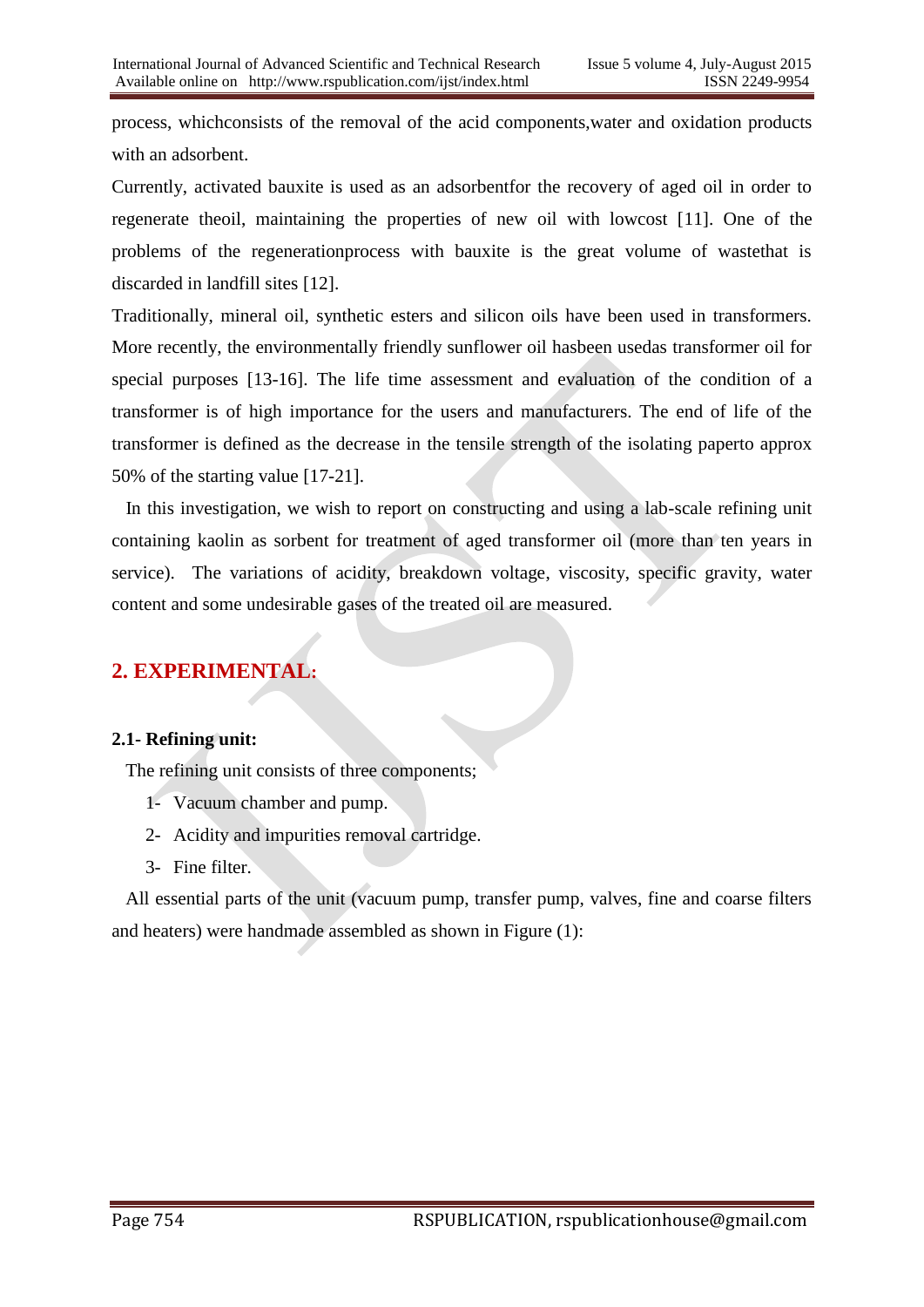

Figur(1): Typical photograph of the constructed refining unit.

The schematic diagram of refining unit is shown in Figure (2) as follow:



Figure (2): The schematic diagram of refining unit

## **2.2 Materials:**

## 2.2.1 Aged Transformer Oil:

 Aged Transformer oil was collected from high voltage transformer after more than ten years operation with the properties listed in Table (1).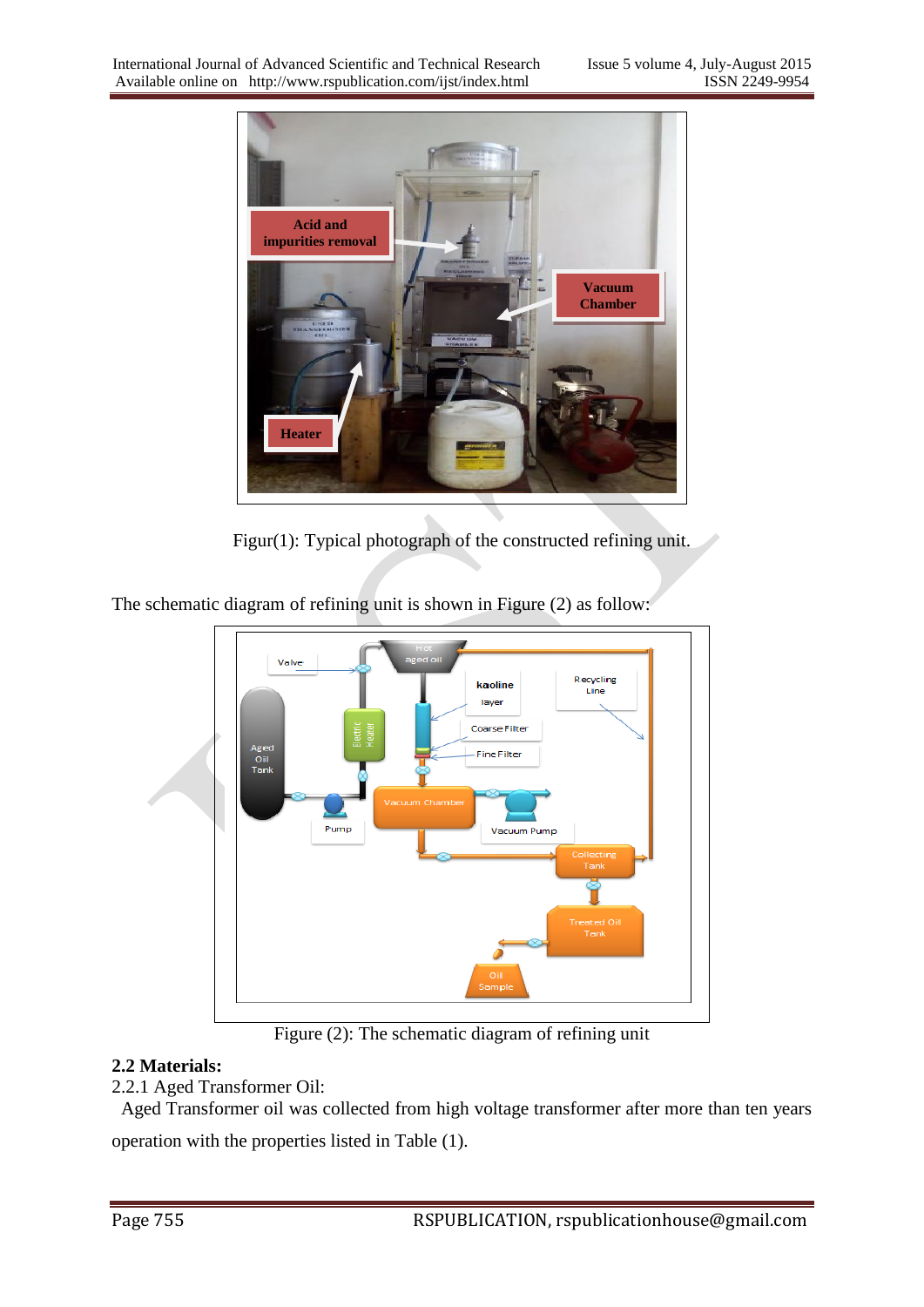|                                       |                     |         | Limits <sup><math>(1)</math></sup> |                              |              |  |
|---------------------------------------|---------------------|---------|------------------------------------|------------------------------|--------------|--|
| Exp.                                  | Standard<br>Method  | Results | $<\,$<br>72.5<br>K.V.              | > 72.5<br>$\leq 170$<br>K.V. | >170<br>K.V. |  |
| Specific Gravity at 15 <sup>o</sup> C | ASTM D1298          | 0.866   | $\leq 0.91^{(2)}$                  |                              |              |  |
| Color                                 | ASTM D1500          | > 8     | Clear not turbid<br>$\lt 2$        |                              |              |  |
| Water Contentppm at                   | <b>BS 148 - IEC</b> | 48      | < 25                               | < 15                         | < 10         |  |
| Impurities                            | ASTM D1796          | $+Ve$   | <b>NIL</b>                         |                              |              |  |
| Total Acidity (mg KOH/g)              | ASTM D974 -         | 0.31    | < 0.3                              | < 0.2                        | < 0.15       |  |
| Break down Voltage Kv                 | IEC 60156           | 15      | >30                                | >40                          | > 50         |  |
| <b>Kinematics Viscosity (CST)</b>     | <b>ASTM D445</b>    | 10.45   | $\leq 12^{(2)}$                    |                              |              |  |
| Flash Point open <sup>o</sup> C       | <b>ASTM D92</b>     | 140     | Maximum decrease 10%               |                              |              |  |
| Copper Corrosion                      | <b>ASTM D130</b>    |         | <b>NIL</b>                         |                              |              |  |

Table (1) :physico-chemical characteristics of the used aged oil.

*(1) Acceptable limits for mineral insulating oils in-service: According to IEC 60422:2005.*

*(2) Acceptable limits for mineral insulating oils: According to ASTM D3487.*

#### **2.3. Kaolin clay:**

 Kaolin used in this investigation was collected from kalabsha quarry in Aswan City South Egypt, and mainly consists of Al, Si, Fe, Ti and other trace elements. The typical and grinded forms of kaolinare shown in Fig. (3).



Figure (3): Typical and grinded forms of kaolin.

### **2.4. Treatment process:**

 The treatment process was performed using one liter of the aged transformer oil with different doses of kaolin at different temperatures and time in the lab scale refining unit.

 The amounts of kaolin used were put in acid and impurities removal cartridge. The aged oil samples were heated and passed through the cartridge for different time and temperature in stages of half an hour each. The oil was then introduced to vacuum chamber to remove undesirable gases after treatment. The treated oil was finally collected in the treated oil tank. Samples of the treated oil were then withdrawn and analyzed applying the standard methods of test.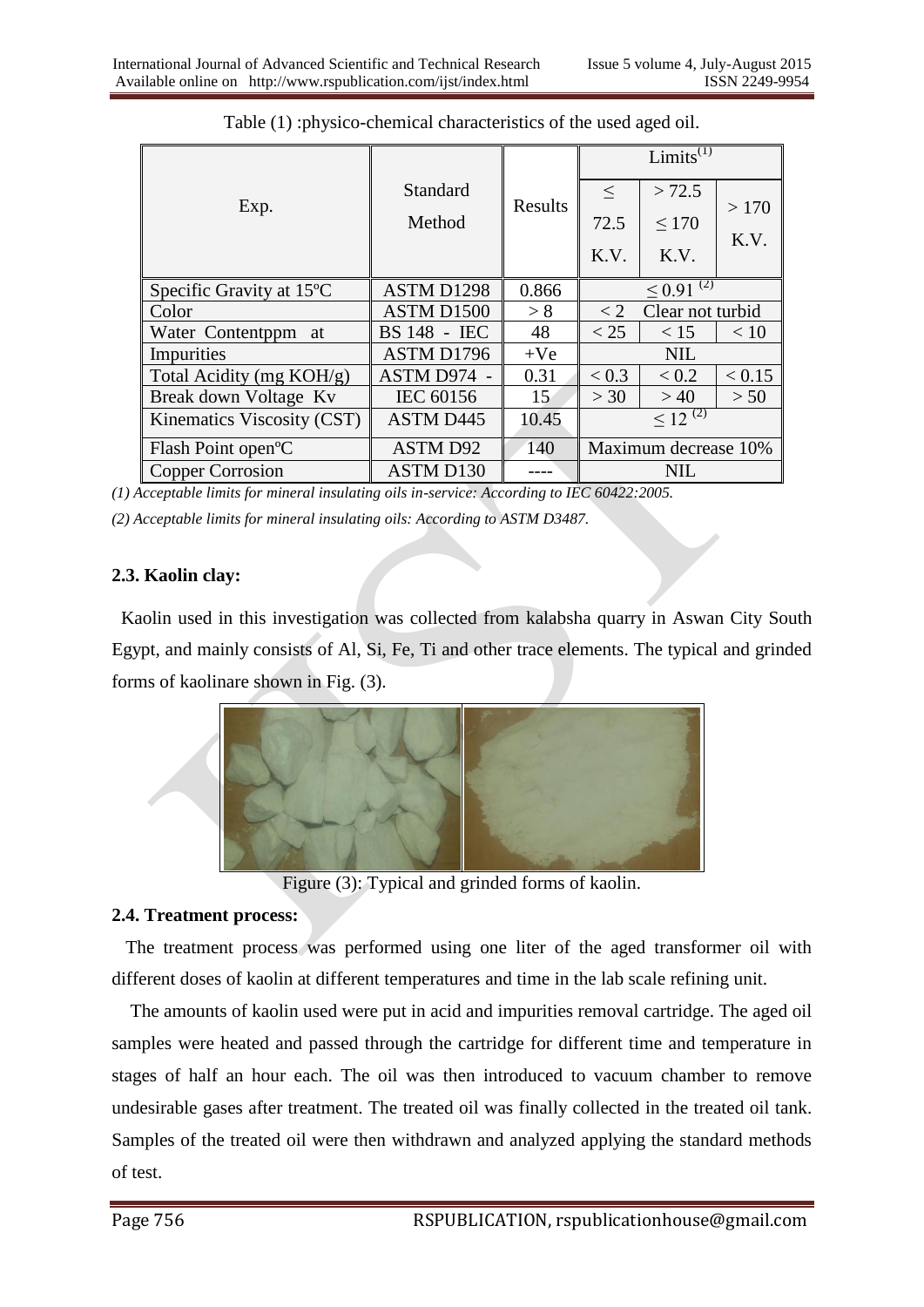### **3. Results and Discussion:**

 Experimental work revealed that kaolin has approximately the same constituents of bentonite and bauxite that are the most substances used in reclaiming the transformer oils [22]. Therefore the kaolin was chosen to use as reclaiming substance.

 The electrical, chemical and physical properties of insulating oil can be considerably improved by its filtering, degassingand dehydration.

 During its operation, transformer-insulating oil is absorbing moisture over itsfree surface in the expansion vessel and it becomes polluted by absorbingdirty particles, fibers, soot, undesired gases and aging products. Therefore, oil upgrading hasto eliminate these contaminants.

 The abovementioned contaminants can be removed by filtering, degassing and dehydration of insulating oilto the extent depending on moisture content and reducing the acidity by an acid adsorbent agent.

### **3.1 Structure and chemical composition of kaolin:**

#### **3.1.1- X-ray analysis:**

Kaolin collected fromkalabsha quarry in Aswan city South Egypt was analysed using; Energy Dispersive X-ray spectrometer (EDX) ISIS Link Instrument P/C. Oxford Co,which is attached to a SEM. Figure (4) shows the spectrum of kaolin sample.It is evident that kaolin sample was enriched by some inorganic elements whose amounts are represented by the peaks in Figure (4).

 There are traces of (Fe) and small amount of titanium ions. Thepresence of (Al) and (Si) ions as indicated in Figure (4) confirms that the sample is enriched by these two elements .



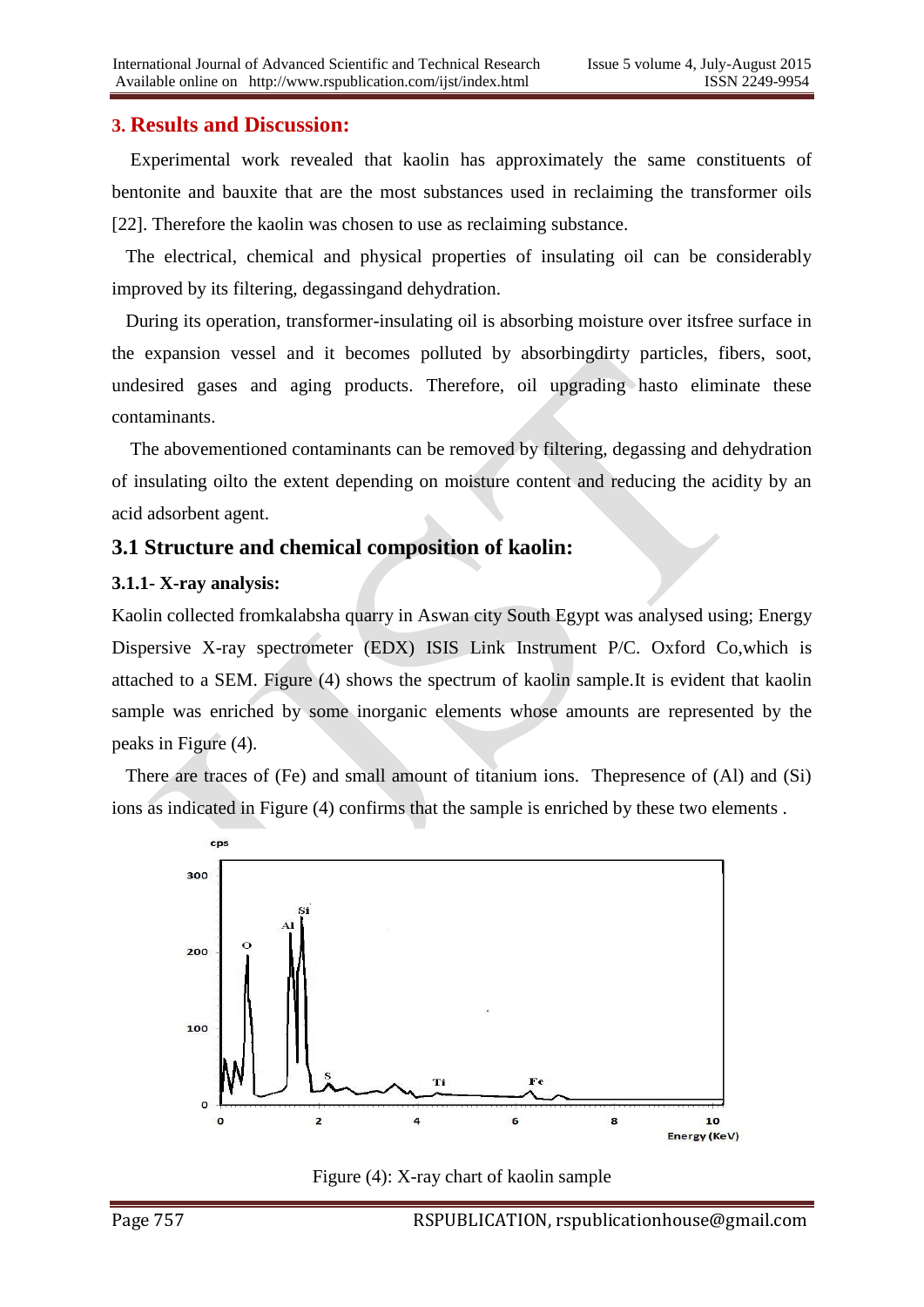#### **3.1.2- Thermogravimetric analysis (TGA):**

Thermogravimetric analysis of kaolin sample was performed using ThermogravimetricdeterminatorLeco: Mac-500.ST.Joseph, Michigan-USA. This apparatus provides a continuousmeasurement of sample weight at a range oftemperatures between ambient and 900  $^{\circ}$ C. The samples were heated in an alumina cell to 900  $^{\circ}$ C at heating rate of  $10^{\circ}$ C/min with nitrogen as the circulating gas.

 The diagram obtained (Fig. 5) shows four characteristic stages of decomposition. The first stage starts at 55 °C and ends at 90°C with weight loss of 5.3 %. This could be recognized as due to the moisture content of kaolin sample. The second stage which related to the main decomposition of the sample occurs in one step of decomposition starts at 90°C and ends at 220 $\degree$ C with weight loss of 11% representing the hydrated hydroxide [Al(OH)<sub>3</sub>.xH<sub>2</sub>O] and others. The third stage of decomposition is related to the carbonization process which occurs up to 600 °C with a weight loss of 32%.The fourth stage is related to calcination stage which started at  $600^{\circ}$ C and ended at  $900^{\circ}$ C with weight loss of 37%.



Figure (5) : TGA of kaolin.

#### **3.2. Effect of kaolin treatment on acidity number of oil:**

 The degradation of oil produces some organic acids such as carboxylic acids that will either dissolve in the oil or volatilize into the headspace of transformer. Dissolved acids may cause damage to the paper and copper windings, while volatile acids corrode the top of the unit. As a result, all of the necessary conditions exist properly in a power transformer for the degradation of the oil.

The effect of kaolin on the removal of acidity is represented by Figures (6-9). These Figures indicate that the acidity decreases by increasing the amount of adsorbent material (kaolin) at different temperatures and stages of refining (stage time is ½ hour). The maximum decrease of acidity was at kaolin dose of 20% for 4 stages, it reached 0.02mg KOH /g of oil.

According to ASTM No. D 3487, the total acidity is 0.31mgKOH/g of oil maximum.aged transformer oil either before purification or before treatment has a total acidity of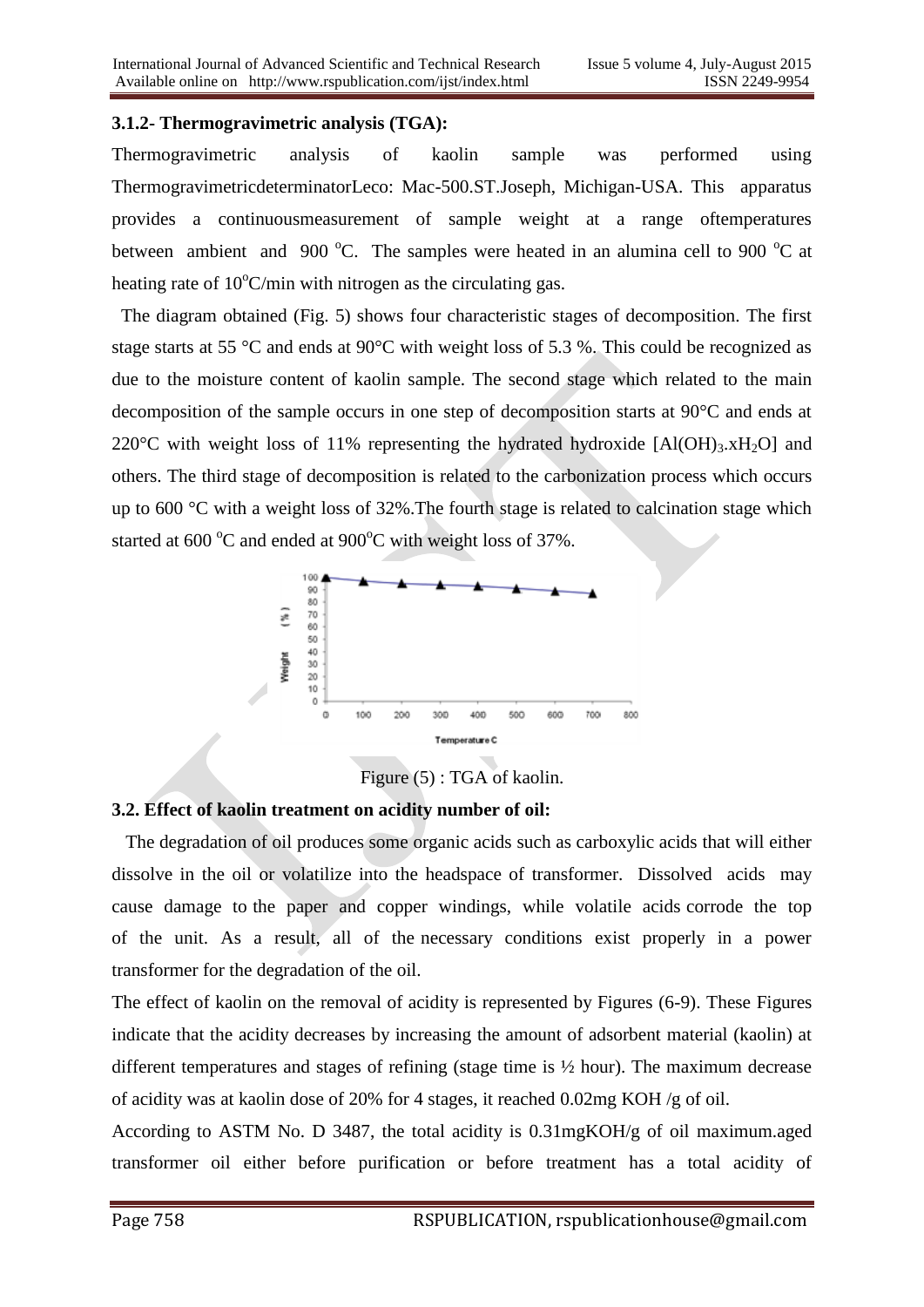0.31mgKoH/g of oil, which mean that it is over the ASTM limits but total acidity decreased to treated oil 0.02 mgKOH/g [ 23] .



Figure (6) : Variation of total acid value with kaolin dose (1 stage)



Figure (7) : Variation of total acid value with kaolin dose (2 stages)



Figure (8) : Variation of total acid value with kaolin dose (3 stages)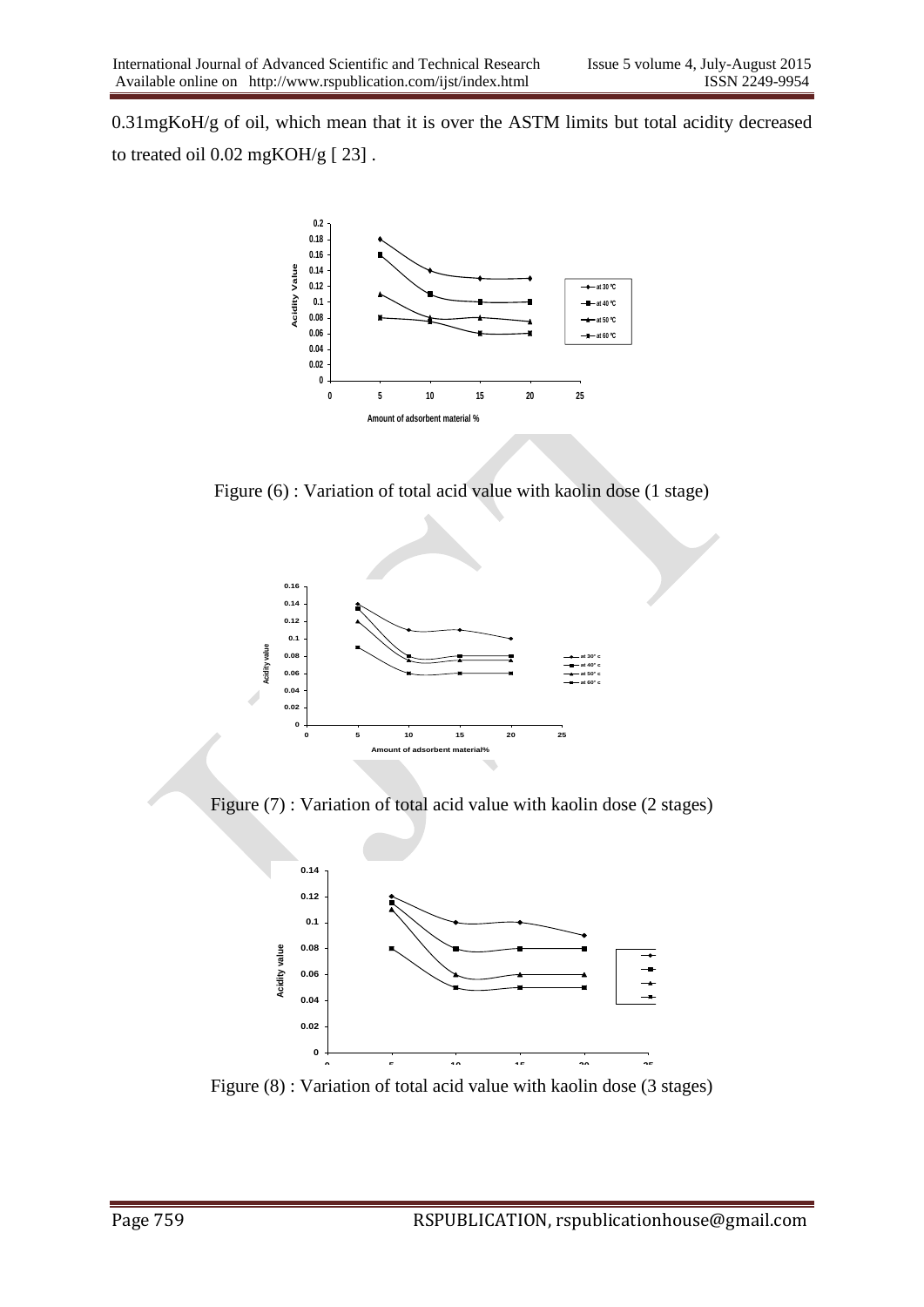

Figure (9) : Variation of total acid value with kaolin dose (4 stages)

#### **3.2. Colour:**

The colour of a sample is determined by direct comparison with a set of colour standards using "Colorimeter as colorimeter degree according to ASTMD1500/03".The colour of an oil sample is used mainly as a guide to thedegree of refinement of the oil when it is new. If the sample isfrom a transformer that has been in service then the colour canbe followed over a period of time to indicate the possible condition of the oil. It should be pointed out that the colour ofthe oil by itself should never be used to indicate the dielectricquality of the oil [5]. However it can be used to determinewhether more definitive tests should be done to determinespecific characteristics of the sample that are more related tothe performance of the oil .The clarity of the sample can also give possible suggestionsfor further tests. Cloudiness of the sample can indicate thepresence of water, which in turn will decrease the dielectricstrength of the sample.

Figures (10-13) represent the variation of oil colour with amount of adsorbent material (kaolin) at different temperatures through the four stages of treatment. There is a significant improvement in the colour of the treated oil resulting from increasing the amount of adsorbent material (kaolin), at the working temperatures. The colour of oil was changed from more than 8 degree of aged oil to 1 degree after 4 stages as can be seen from the Figures.



Amount of adsorbent material %

Figure (10) :Variation of colour with kaolin dose (1 stage)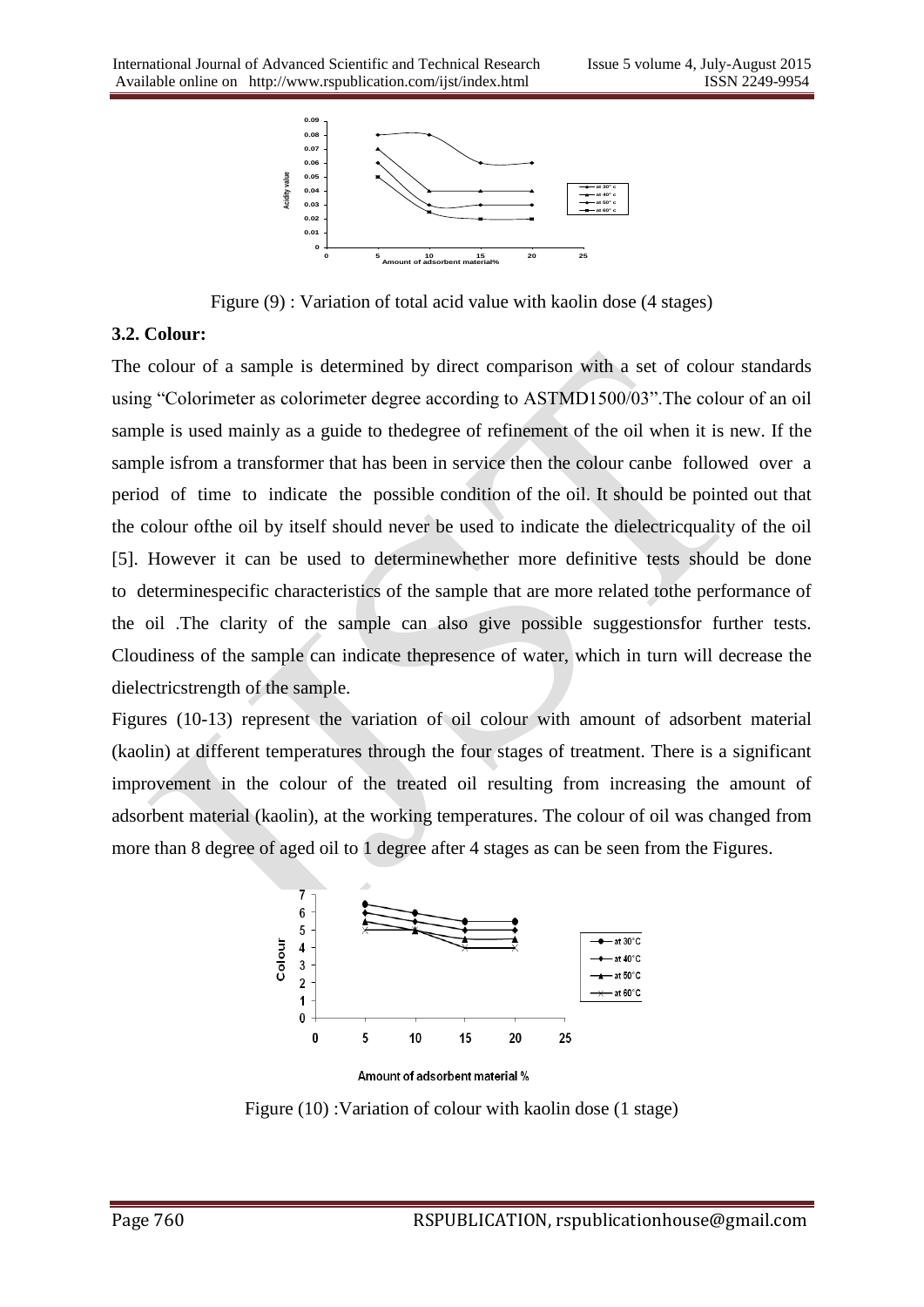

Figure (11) : Variation of colour with kaolin dose (2 stages)



Figure (12) :Variation of colour with kaolin dose (3 stages)





Also figure (14) show thecolour oil sample photograph of untreated and treated oil at different reclaiming stages



Untreated oil Treated 1 stage Treated 2 stage Treated 3 stage Treated 4 stage Figure (14 )Colour of treated and untreated transformer oil for different sages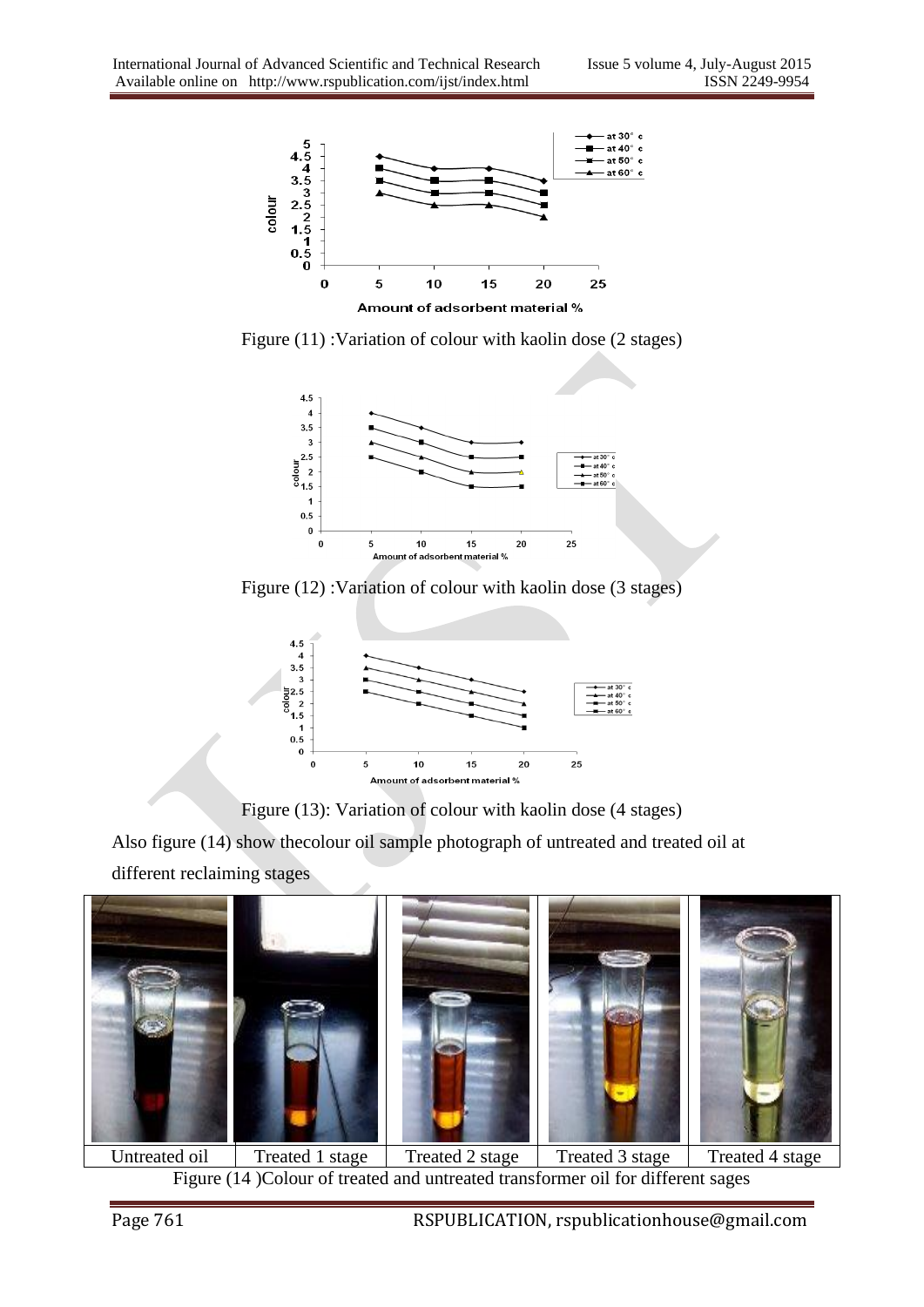## **3.3. BREAKDOWN VOLTAGE:**

This characteristic is very significant and is usually investigated first and its value should be held at the highest possible level. The lowering of this value mainly indicates the growth of the water content in oil[ 24] .

The breakdown voltage of aged and reclaimed oil was measured by petrotestMegger OTS100AF according to IEC60156. Figures (15-18) show the variation of breakdown voltage of oil by the increasing the amount of adsorbent material. The value was changed from 15 Kvfor aged oil to 74Kvfor reclaimed oil by such material at temperature  $60<sup>0</sup>C$  after the four stages treatment.



Figure (15) : Variation of breakdown voltage with kaolin dose (1 stage)



Figure (16) : Variation of breakdown voltage with kaolin dose (2 stages)



Figure (17) : Variation of breakdown voltage with kaolin dose (3 stages)



Figure (18): Variation of breakdown voltage with kaolin dose (4 stages)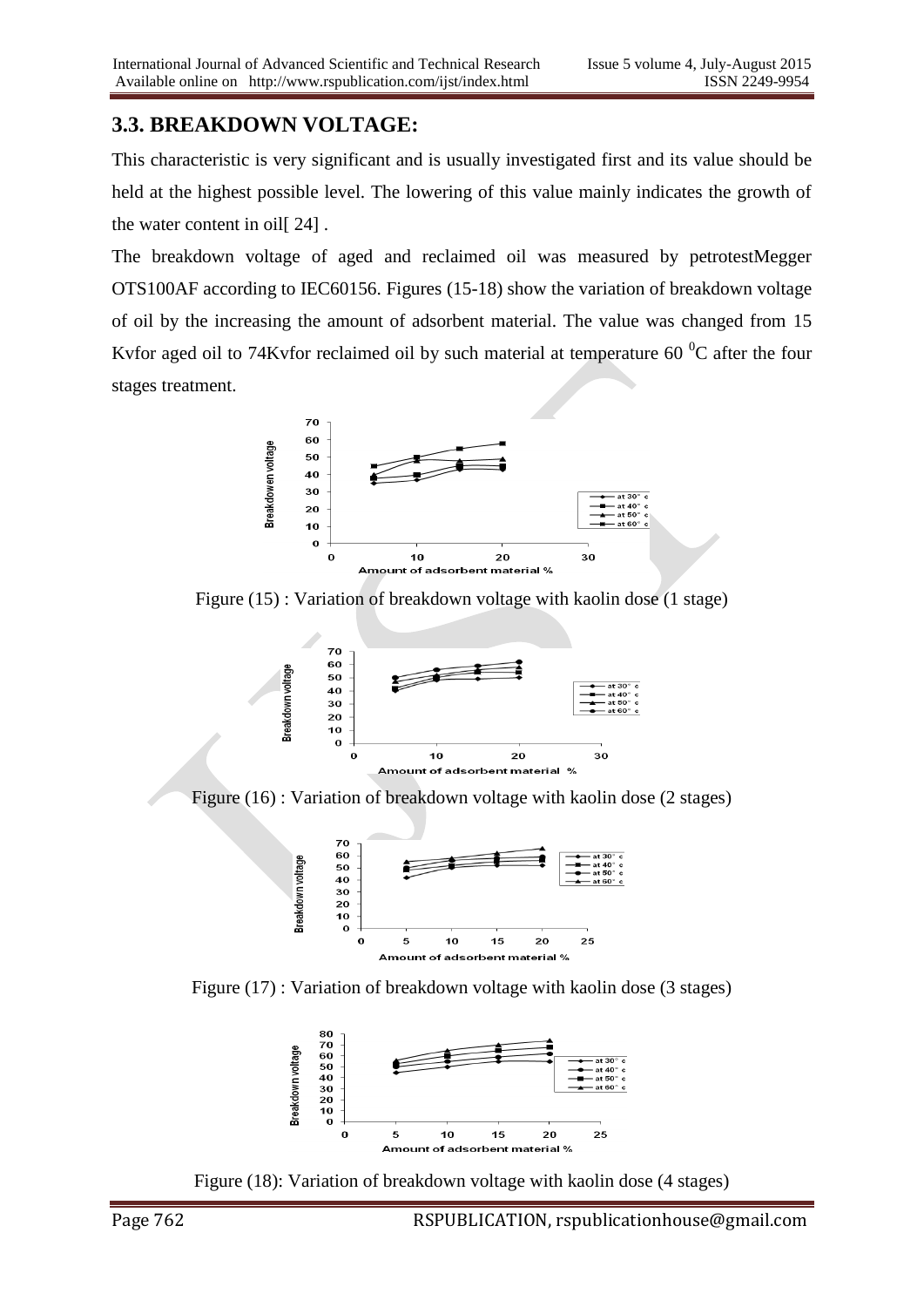## **3.4. Viscosity:**

 The viscosity of dielectric coolants within the range of normal operating temperatures is important because it can impact both the cooling and performance of some internal components. The oil closed to the windings in the field transformer flows up at higher temperature while the oil at lower temperature flows to bottom from the wall. The heat is scattered from windings in this way. So, transformer oil with lower viscosity has better cooling effect. The increase of viscosity, which has negative effect on load and efficiency, is adverse to the safe operation of the unit. Therefore, it is essential to control the viscosity of transformer oil in service. The viscosity of aged and treated oil was measured by "viscometer Koehler"K2337.Table (2) shows the variation of viscosity of oil during the four stages of treatment at  $60<sup>0</sup>C$  for 20% adsorbent material (kaolin).

Table (2) : Variation of oil viscosity during the four stages of treatment.

| No. of Stage   | Stage | 2 Stages | 3 Stages | 4 Stages |
|----------------|-------|----------|----------|----------|
| Viscosity(CST) |       | 10.9     | 10.8     | $10.8\,$ |

### **3.5. Moisture:**

Moisture is generated at temperatures over 80°C from deterioration of the oil and still generates above 170°C. Hydrogen is generated from degradation of the oil at temperatures above 120°C and still generates at temperatures over 140°C. Carbon monoxide and dioxide are generated significantly in the aged oil at temperatures greater than 110°C [5-7]. Figures (19-22) show the variation of water content of oil by the increasing the amount of adsorbent material. The value was changed from 48ppm for aged oil to 9 for reclaimed oil by such material at temperature of  $60<sup>0</sup>C$  during the four stages treatment.



Figure (19) : Variation of moisture with kaolin dose (1 stage)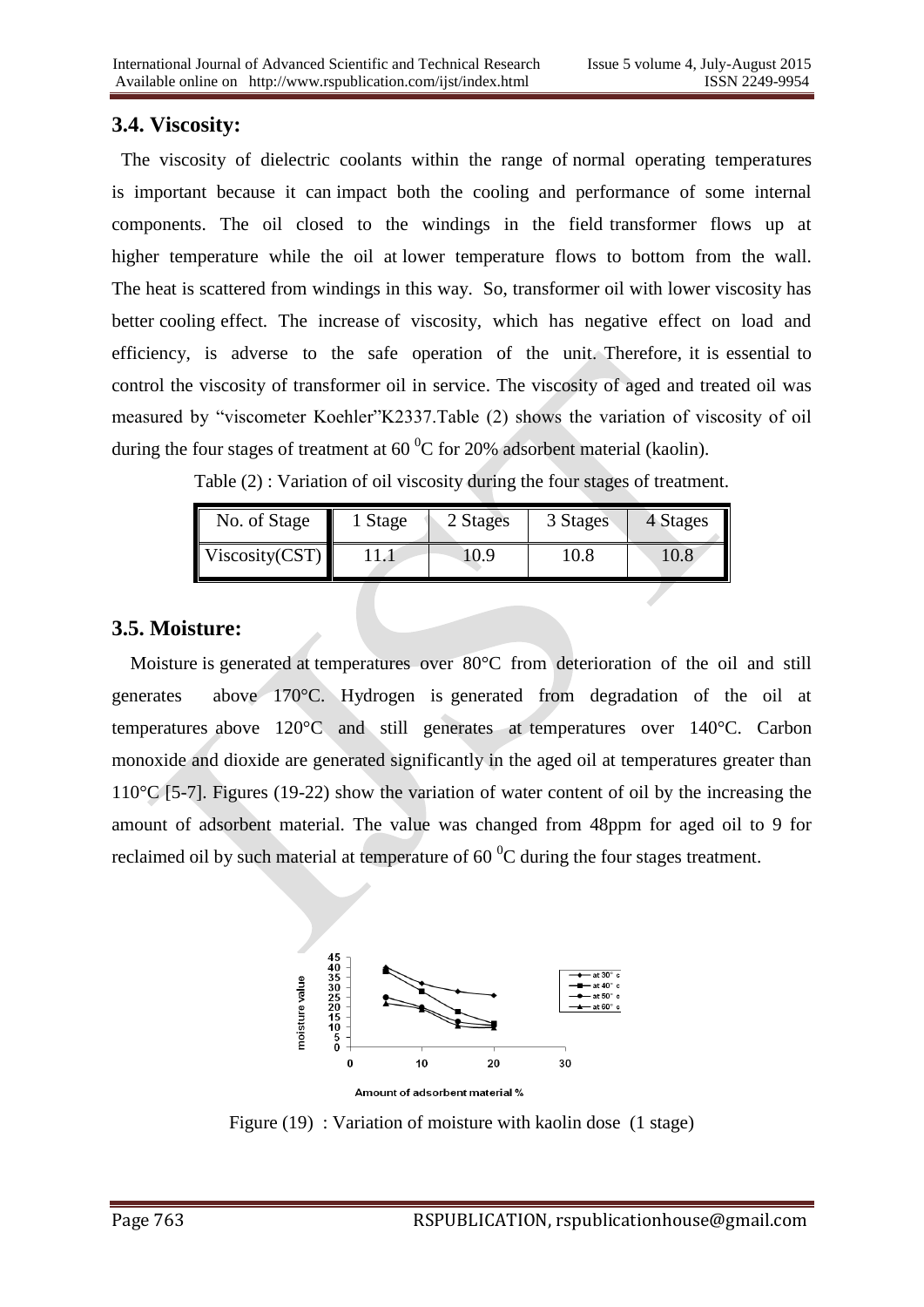

Figure (20) : Variation of moisture with kaolin dose (2 stages)



Figure (21) : Variation of moisture with kaolin dose (3 stages)



Amount of adsorbent material %

Figure (22) : Variation of moisture with kaolin dose (4 stages)

# **3-7-Dissolved Gas Analysis (DGA):ASTM D3612**

The dissolved gases in the oil play an important role in the transformer operation because of the probability of explosion. There is a limit for every gas in the transformer oil according to its load.

The gases in the aged and treated oil were analyzed by Gas Chromatograph "DANI Auto sampler GC1000" and the results are listed in Table (3). It is obvious that the amounts of gases in the reclaimed oil are within the standard limits of operation.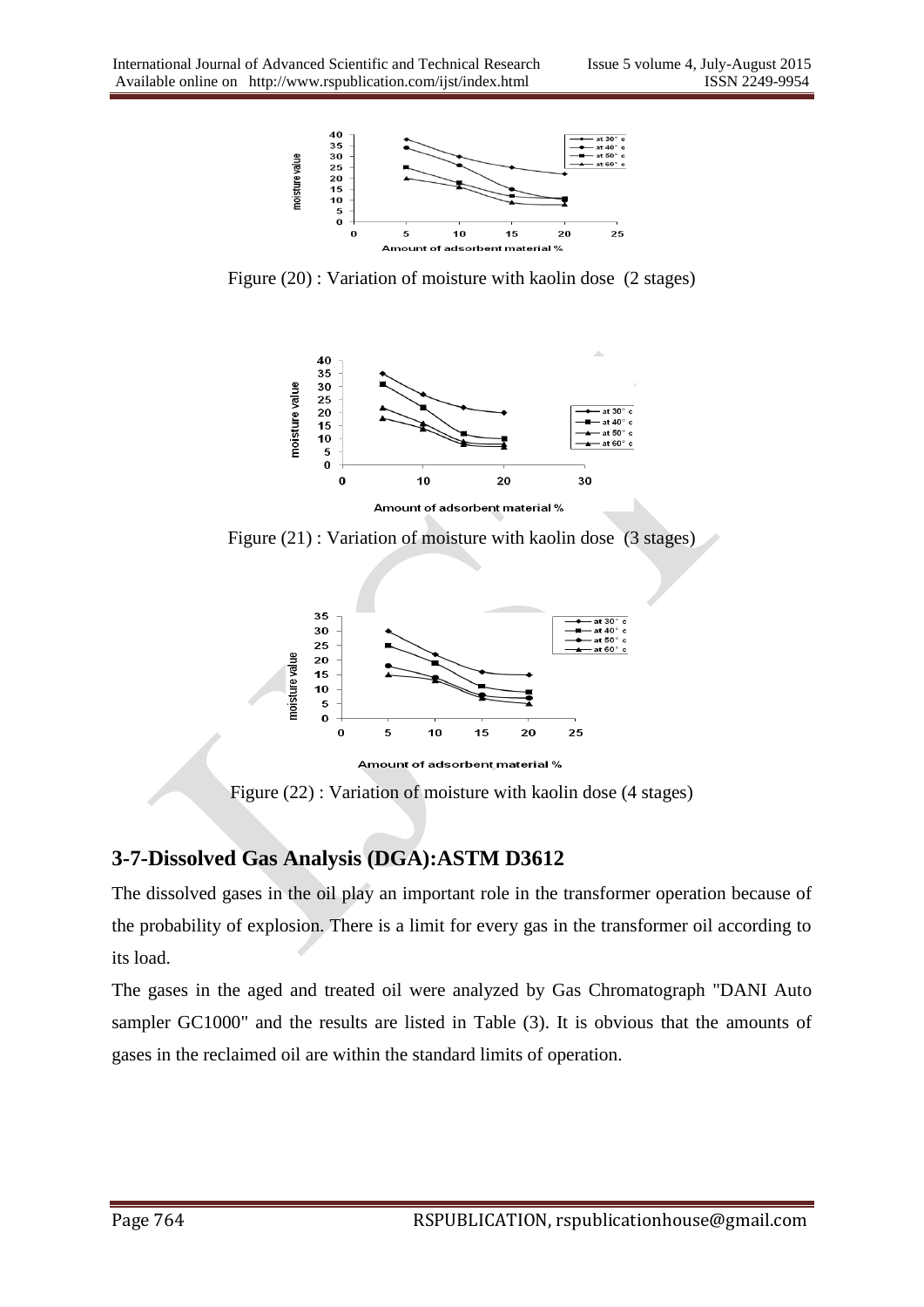|                                                     | ppm   |              |                |               |                         |                     |
|-----------------------------------------------------|-------|--------------|----------------|---------------|-------------------------|---------------------|
| Gas                                                 | Aged  | $\mathbf{1}$ | $\overline{2}$ | 3             | $\overline{\mathbf{4}}$ | <b>Alert limits</b> |
|                                                     |       | <b>Stage</b> | stages         | <b>Stages</b> | <b>Stages</b>           |                     |
| Hydrogen $(H_2)$                                    | 23    | 22           | 23             | 23            | 23                      | $100 - 700$         |
| Oxygen<br>(O <sub>2</sub> )                         | 11971 | 14975        | 21241          | 23671         | 26374                   |                     |
| Nitrogen $(N_2)$                                    | 75167 | 7334         | 70360          | 6998          | 68219                   |                     |
| Carbon monoxide (CO)                                | 318   | 235          | 122            | 0.0           | 0.0                     | $350 - 570$         |
| Carbon dioxide $(CO_2)$                             | 1829  | 1334         | 1267           | 1198          | 1185                    | $2500 - 4000$       |
| Methane $(CH_4)$                                    | 754   | 11           | $\mathbf{2}$   | 0.0           | 0.0                     | $120 - 400$         |
| Ethane $(C_2H_6)$                                   | 4223  | 245          | 94             | 0.0           | 0.0                     | $65 - 100$          |
| Ethylene $(C_2H_4)$                                 | 10827 | 611          | 136            | 0.0           | 0.0                     | $50 - 100$          |
| Acetylene $(C_2H_2)$                                | 178   | 78           | 0.0            | 0.0           | 0.0                     | $1 - 9$             |
| <b>Total Dissolved Combustible</b><br>$Gas(TDCG) =$ | 16324 | 967          | 377            | 23            | 23                      | $720 - 1920$        |

| Table (3): Analysis of gas in the aged and treated oil. |  |  |  |
|---------------------------------------------------------|--|--|--|
|                                                         |  |  |  |

# **4- Elemental analysis of aged and reclaimed oil:**

The elemental analysis of (C, H, N and S) were determined by LecoTruspect (CHN) Analyzer, Leco Corporation 3000 LAKE View AVE.ST. Joseph,MI-USA. The results are listed in Table (4).

| Sample    | Aged  | 1 Stage | 2 Stages | 3 Stages |               |
|-----------|-------|---------|----------|----------|---------------|
| Element % | Oil   |         |          |          | <b>Stages</b> |
|           |       |         |          |          |               |
|           | 85.65 | 85.11   | 85.10    | 84.90    | 84.91         |
| $H_{\rm}$ | 13.03 | 13.11   | 13.41    | 13.7     | 13.9          |
| N         | 0.22  | 0.21    | 0.20     | 0.20     | 0.19          |
| S         | 0.32  | 0.31    | 0.29     | 0.24     | 0.24          |

Table (4)The elemental analysis of aged and reclaimed oil

The data represented by Table (4) reveal that the carbon element in oil slightly reduced by the reclamation stages. The reduction in carbon element by the treatment may be attributed to the elimination of carbon impurities produced.The results indicate also that there is a significant reduction in sulphur content at the third and fourth stages of treatment.

# **5- Environmental Impacts:**

 Used transformer oil is considered as a hazardouswaste environmentally, because of its chemical reaction, toxicity, flammability, or ability of explosion.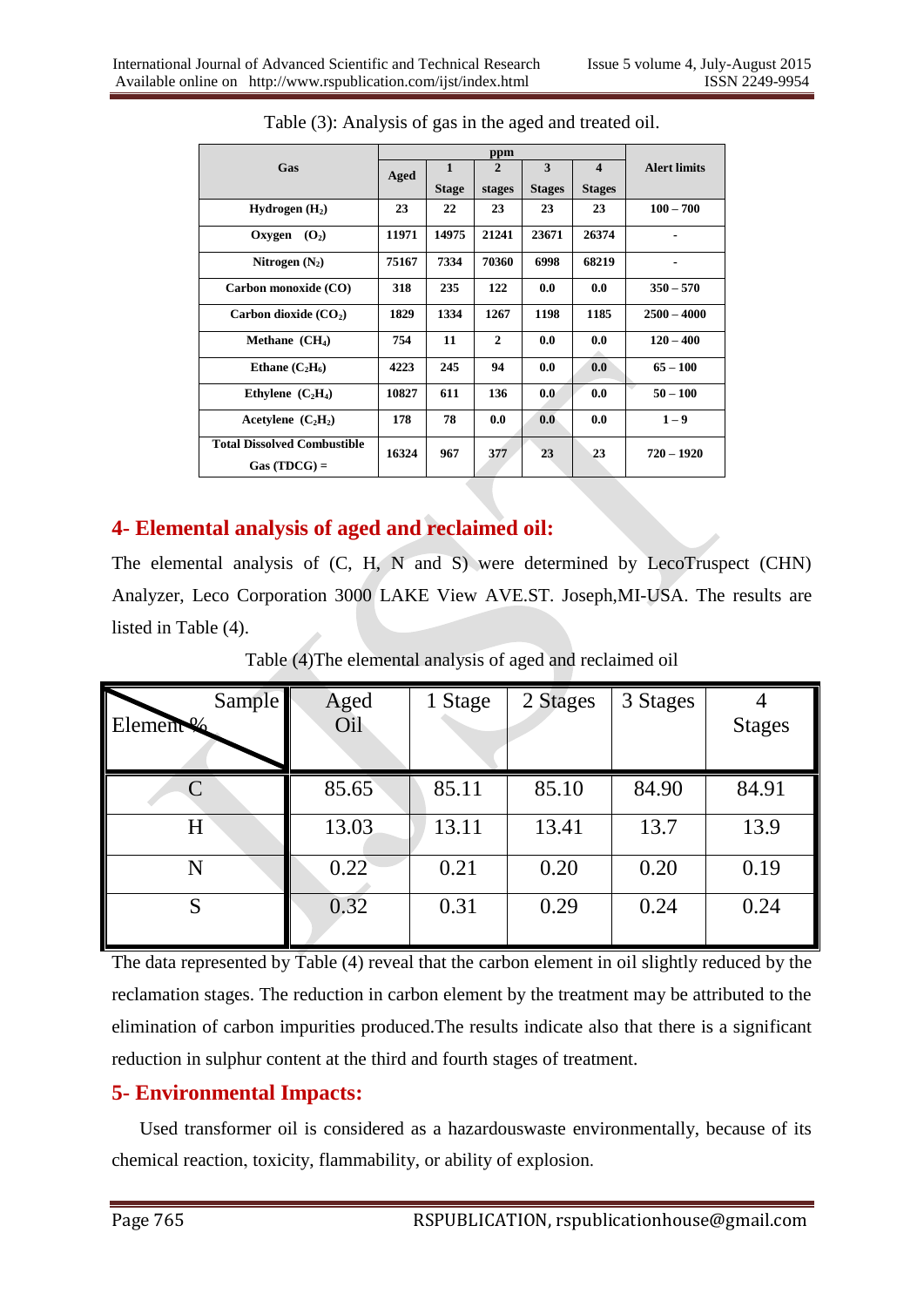Aged transformer oil contains some toxic chemicals resulting from additives which as used to improve oil properties such asheavy metals, organic materials (e.g. phenol). Specialsynthetic transformer oils, are very toxic, carcinogenic, soluble in water and penetrate in the soil andunderground water.

 The reusing of transformer oil by reclaimation using kaolin can solve the above mentioned problems of aged oil disposal. Nevertheless, kaolin after reclaimation can be reused after ignition at 750  $\rm{^0C}$  at which temperature kaolin returns back to its constituents. Figure (23) shows the typical image of kaolin after using and ignition.



Figure (23): Typical image of kaolin after using (A) and ignition (B)

Also Figure (24) shows the X-ray spectrum of used kaolin after ignition. The spectrum shows the same peaks as kaolin before using. As can be seen from the spectrum of kaolin after using and ignition it contain Al, Fe and Ti elements which are the most elements used in the reclaiming of oil.

This indicates that the used kaolin can be recycled and used for further treatment processes.



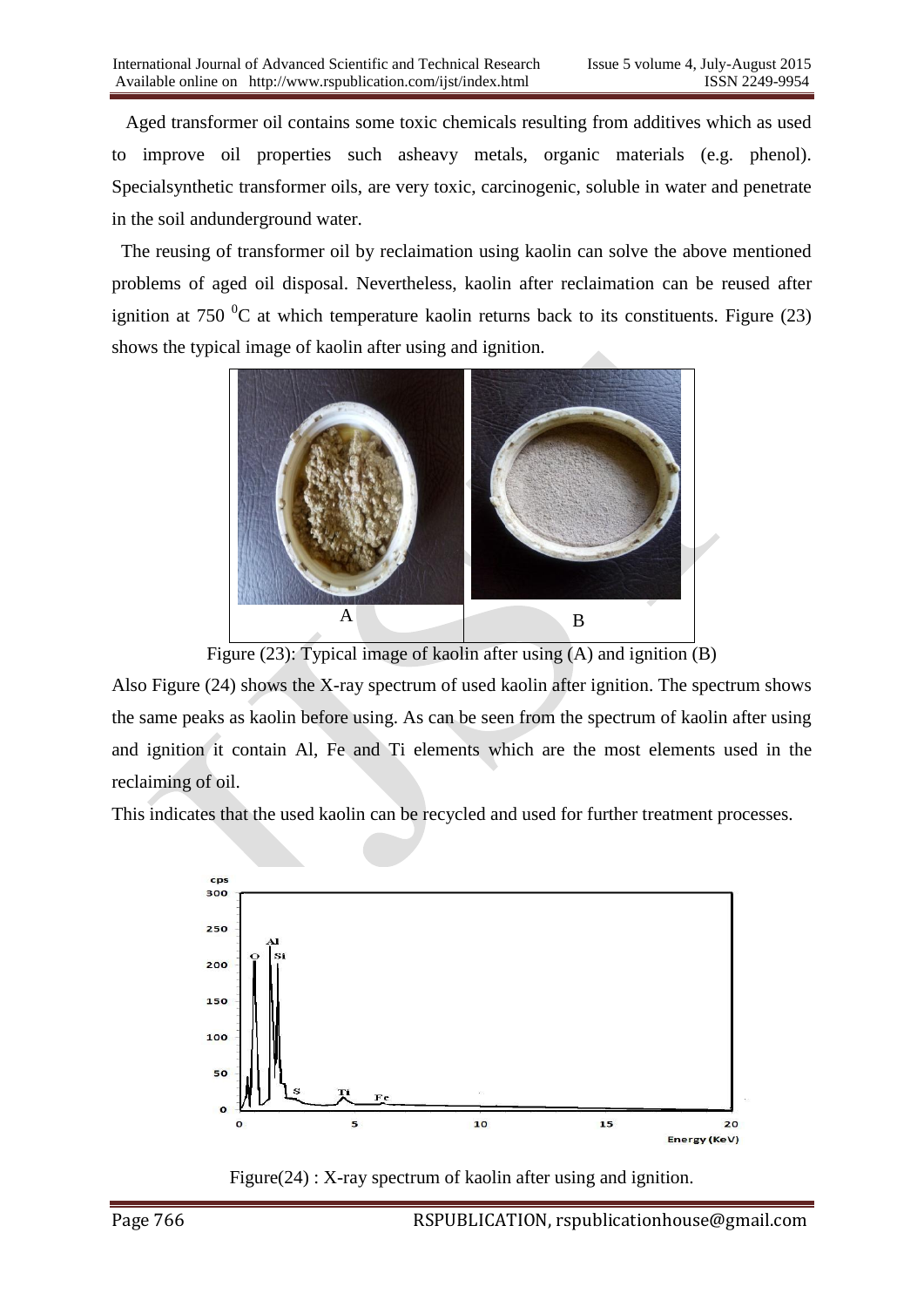# **6. CONCLUSION:**

High improvement of breakdown voltage occurs after using kaolin reclaimed transformer oil and changed from 15 to 72 kV. Also some improvements have been achieved such as water content changed from 48 to 9 ppm and total acidity changed from 0.37 to 0.01mg/g of oil.

 Economically the actual cost for treated oil is negligible with respect to oil price. kaolin is available with no costs .

 Environmentally, after kaolinreclamation process for the used transformer oil, the kaolin can be recycled by ignition and used in further treatment processes.

## **REFERANCES :**

[1]-Ekosse G. (2000) The Makoro kaolin deposit, southeastern Botswana: its genesis and possible industrial applications. Applied Clay Science 16, (5-6) 301–320

[2]- Ekosse G. (2001) Provenance of the Kgwakgwe kaolin deposit in south eastern

Botswana and its possible utilization. Applied Clay Science 20 (3) 137–152

[3]-Murray H. H. (1986) Clays. In: Ullman's encyclopedia of industrial chemistry. 5<sup>th</sup> Edition. 109-136 pp

[4] A. A. Al-Zahrani and M.A. Daous (2000) 'Recycling of spent bleaching clay', Process Safety and Environment Protection (78-B3), pp. 224–228.

[5] L. Nasrat, M. Abdelwahab and G. Ismail ,"Improvement of Used Transformer Oils with Activated Bentonite", Journal of Engineering, Vol. 3, pp 588-593 ,2011.

[6] A.C. Laurentino, A.L. Parize, M.C.M. Laranjeira, A.R. Martins, N.M. Mayer and V.T. De Fa´vere (2007)"Regeneration of insulating Mineral Oil by Carbonated Amorphous Calcium Phosphate-Chitosan Adsorbent",Process Safety and Environment Protection (85-B4), pp.327– 331.

[7] A. F. Fitzgerald, C. Kingsley and S. Umans, "Electric Machinery", 6th edition, McGraw Hills.

[8]G.L. Goedde and A.P. Yerges (1998) "Dielectric fluid for use in power distribution equipment', US patent 5,766,517. 1998.

[9]L. Nasrat, M. Abdelwahab and G. Ismail,"Improvement of Used Transformer Oils with ActivatedBentonite", Journal of Engineering, Vol. 3, pp 588-593,2011.

[10] R. Ferguson, A. Lobeiras and J. Sabau, "Suspended Particles in the Liquid Insulation of Power Transformers"IEEE Electrical Insulation Magazine, Vol. 18, No. 4, pp.17-23, August 2002.

[11] A.A. Al-Zahrani and M.A. Daous (2000) 'Recycling of spent bleaching clay', Process Safety and Environment Protection (78-B3), pp. 224–228.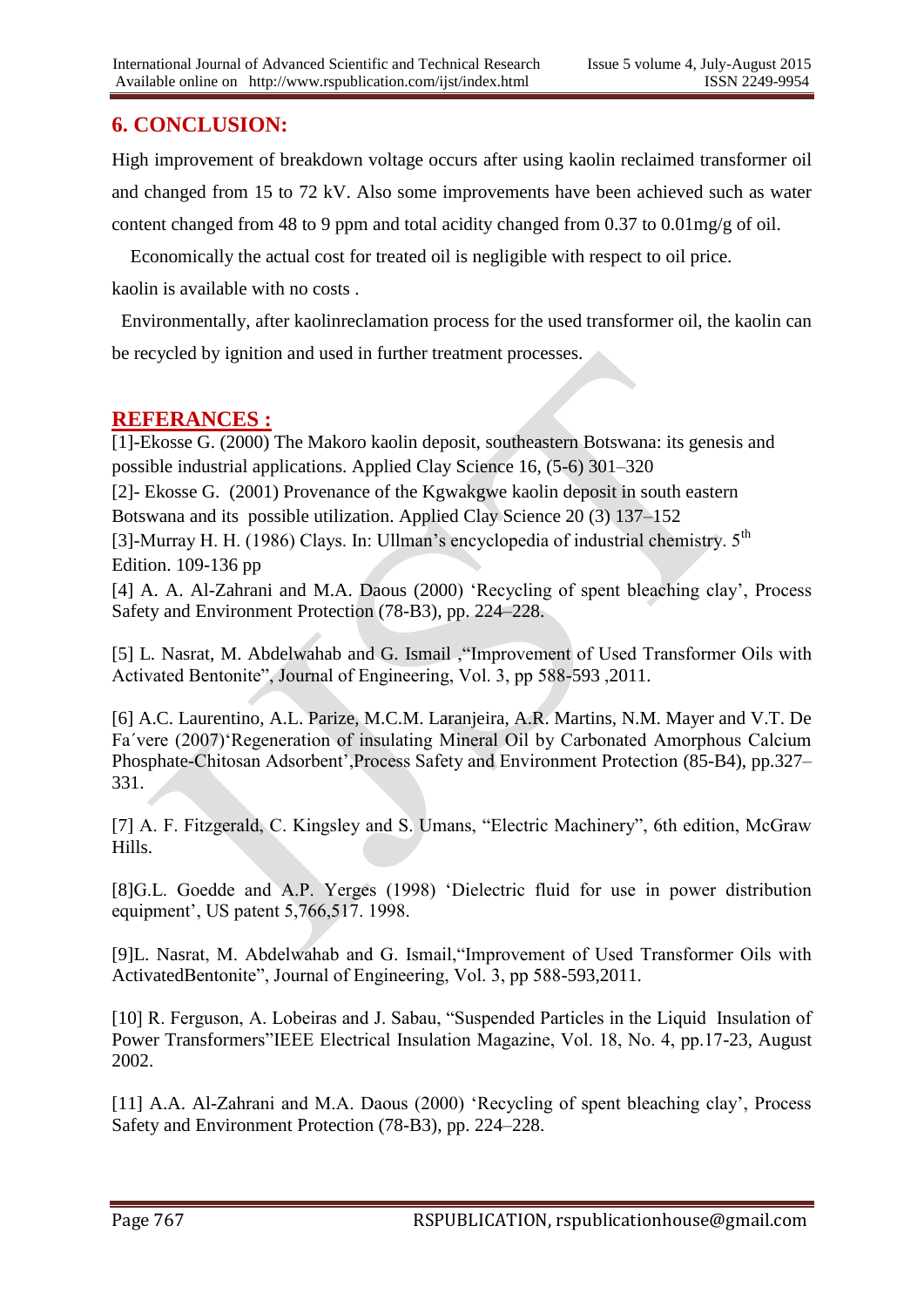[12] A.C. Laurentino, A.L. Parize, M.C.M. Laranjeira, A.R.Martins, N.M. Mayer and V.T. De Fa'vere (2007) 'Regeneration of insulating Mineral Oil by CarbonatedAmorphous Calcium Phosphate-Chitosan Adsorbent",Process Safety and Environment Protection (85- B4), pp.327–331.

[13]K. Longva, "Natural Ester Distribution Transformers Improved Reliability and Environmental Safety," Nordic Insulation Symposium, Trondheim, Norway, 13-15 June 2005.

[14] U. Gafvert, G. Frimpong and J. Fuhr, "Modeling of Di-electric Measurements on Power Transformers," Cigre, Paris, 1998.

[15] Z. T. Yao and T. K. Saha, "Separation of Aging and Moisture Impacts on Transformer Insulation Degradation by Polarization Measurements," Cigre, Paris, 2002.

[16] T. V. Oommen, "Vegetable Oils for Liquid Filled Transformers," IEEE Electrical Insulation Magazine, Vol. 18, No. 1, January-February 2002, pp. 6-11. doi:10.1109/57.981322

[17] R. Ferguson, A. Lobeiras and J. Sabau, "Suspended Par-ticles in the Liquid Insulation of Power Transformers," IEEE Electrical Insulation Magazine, Vol. 18, No. 4, Ju-ly-August 2002, pp. 17-23. doi:10.1109/MEI.2002.1019902.

[18] R. Blue, D. Uttamchandani and O. Farish, "Infrared De-tection of Transformer Insulation Degradation Due to Accelerated Thermal Aging," IEEE Transactions on Dielectrics and Electrical Insulation, Vol. 5, No. 2, April 1998, pp. 165-168. doi:10.1109/94.671924

[19] I. L. Hosier, A. S. Vaughan, S. J. Sutton and F. J. Davis, "Chemical, Physical and Electrical Properties of Aged Dodecylbenzene: Thermal Aging of Mixed Isomers in Air," IEEE Transactions on Dielectrics and Electrical Insulation, Vol. 14, No. 5, 2007, pp. 1113- 1124. doi:10.1109/TDEI.2007.4339470

[20] I. L. Hosier, A. S. Vaughan and S. J. Sutton, "Aging Be-havior of Dodecylbenzene/Mineral Oil Blends," Annual Report - Conference on Electrical Insulation and Dielec-tric Phenomena (CEIDP 2007), Vancouver, 14-17 Octo-ber 2007, pp. 69-72.

[21] P. Aksamit, D. Zmarzly, T. Boczar and M. Szmechta, "Aging Properties of Fullerene Doped Transformer Oils," Conference Record of the 2010 IEEE International Sym-posium on Electrical Insulation (ISEI), San Diego, 6-9 June 2010.

[22]P. M. Balma, R. C. Degeneff, H.R.Moore and L.B .Wagenaar, ""The effects of long term operation and system conditions on the dielectric capability and insulation coordination of large power transformers", IEEE Trans onPower Delivery, Vol.14 No.3, July 1999.

[23]L. Nasrat, M. AbdelwahabandG. Ismail "Improvement of used transformer oils with activated bentonite", Engineering, Vol.3, 2011, pp. 588-593.